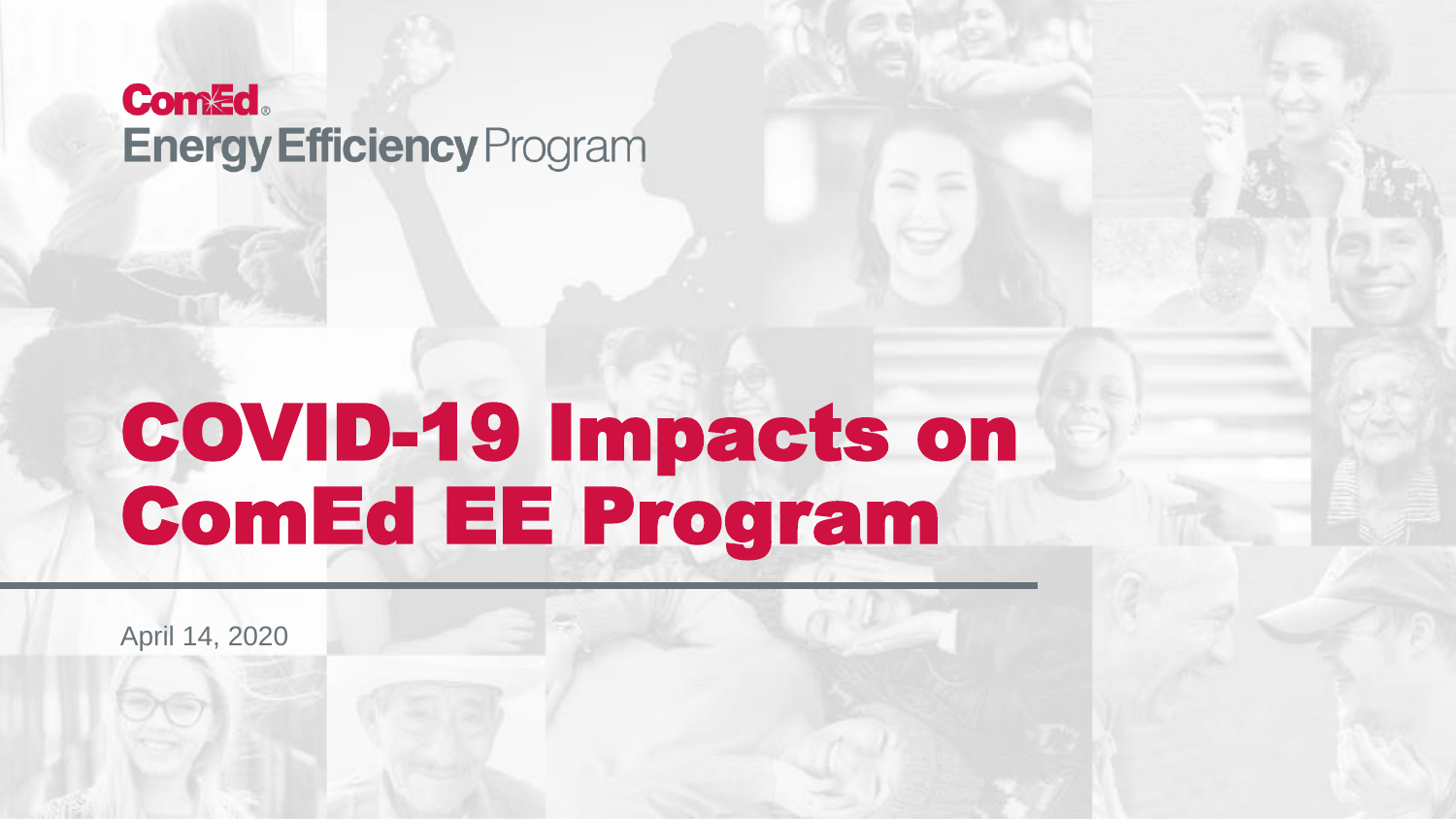### ComEd EE COVID-19 Impacts

- Over the last month, ComEd has been working diligently to balance our primary objective of protecting the health and safety of our workforce and customers, with the desire to continue to help customers save on their bills in the face of economic challenges and meet statutory mandates
- Generally, EE work often requires on-premise work and access to customer homes and facilities, thus a number of programs have been suspended or suspended field operations
- Additionally, due to unemployment and slowing economy, we are already seeing some slow downs and anticipate that households and businesses that lose income may struggle to participate in offerings in the future
- Current State
	- C&I Offerings (55% of portfolio savings) team has transitioned to virtual outreach, facility assessments and project verifications, where applicable; face-to-face activities on hold
	- Residential & Income Eligible Offerings (33% of portfolio savings) appliance & HVAC rebates, lighting & home product discounts, home energy reports and food bank LED distribution are still operational; on hold – Elementary Ed and IE Kits, SF/Multi-Family IE Retrofits, Home (SF & MF) Energy Assessments, Fridge & Freezer
	- Voltage Optimization and Capital Streetlights not impacted (~12% of the portfolio savings)
	- Planning, R&D, Evaluation, and Reporting efforts largely not impacted
- Team has created weekly tracking tools to monitor field intelligence and program metrics

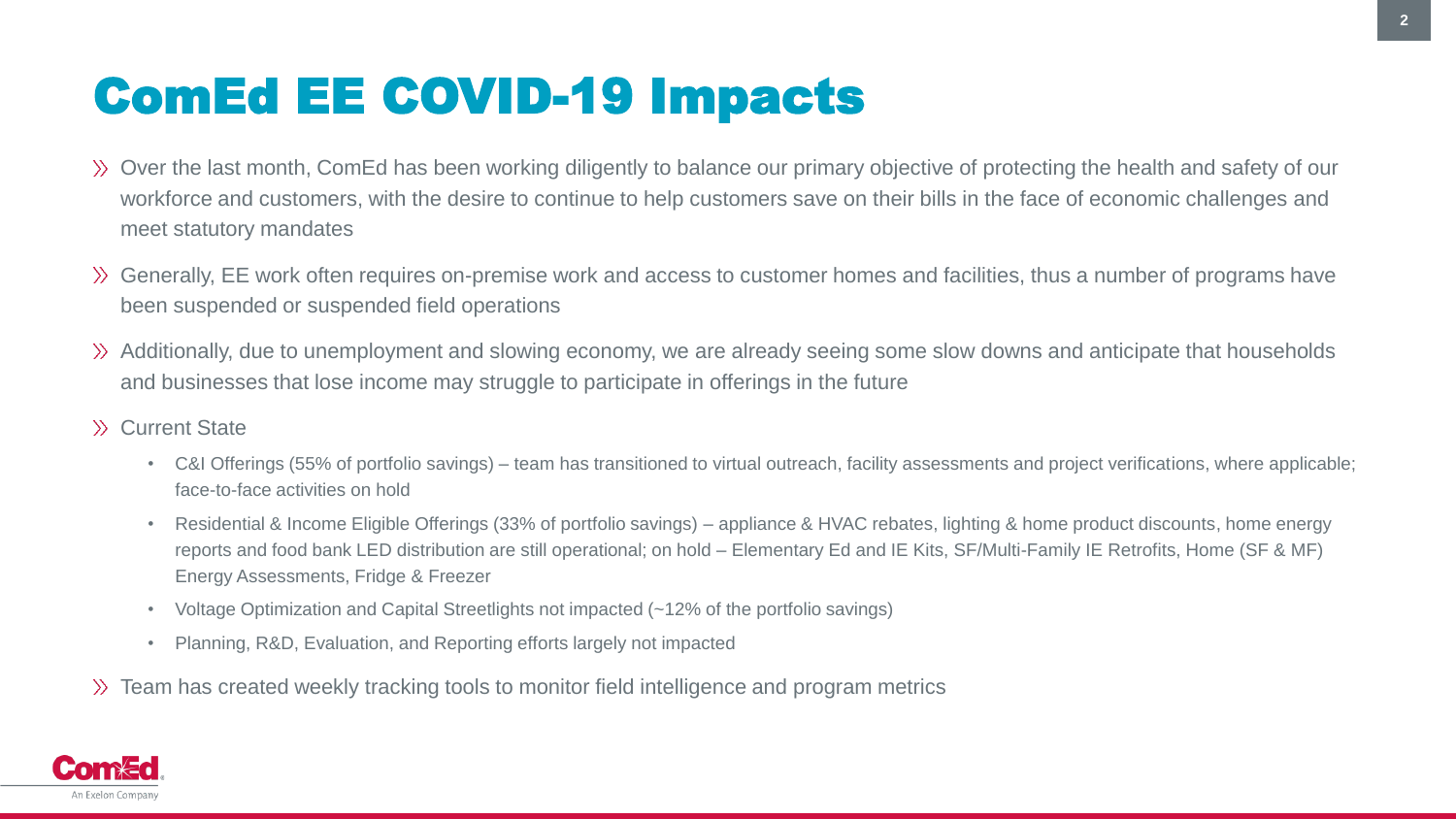#### Residential Impacts

- Home Energy Assessments: In-home assessment appointments suspended effective 3/17 until at least 4/30
- Multi-Family Energy Assessments: Property assessments, including direct install and common area projects suspended effective 3/17 until at least 4/30
- Fridge & Freezer Recycling: In-home pickups are suspended effective 3/17 until at least 4/30
- Elementary Education Kits: Offering suspended kit distribution until Illinois schools reopen
- Lighting Discounts (*Market Rate & Income Eligible*): Customers can continue to purchase discounted lighting where sold in stores or at ComEd Marketplace
	- CLEAResult employees will not be visiting retailers to perform retail events or verify and update point of purchase signage
- Appliance Rebates: Customers can continue to purchase eligible products and receive a rebate or instant coupon where sold in stores or at ComEd Marketplace
	- CLEAResult employees will not be visiting retailers to perform retail events or verify and update point of purchase signage
- HVAC Rebates: Will continue to provide rebates to contractor or distributors for qualifying HVAC equipment sold and installed
	- CLEAResult employees will not perform in-person QA/QC
- Home Energy Reports: Enrolled customers will continue to receive reports and notifications with modified messaging

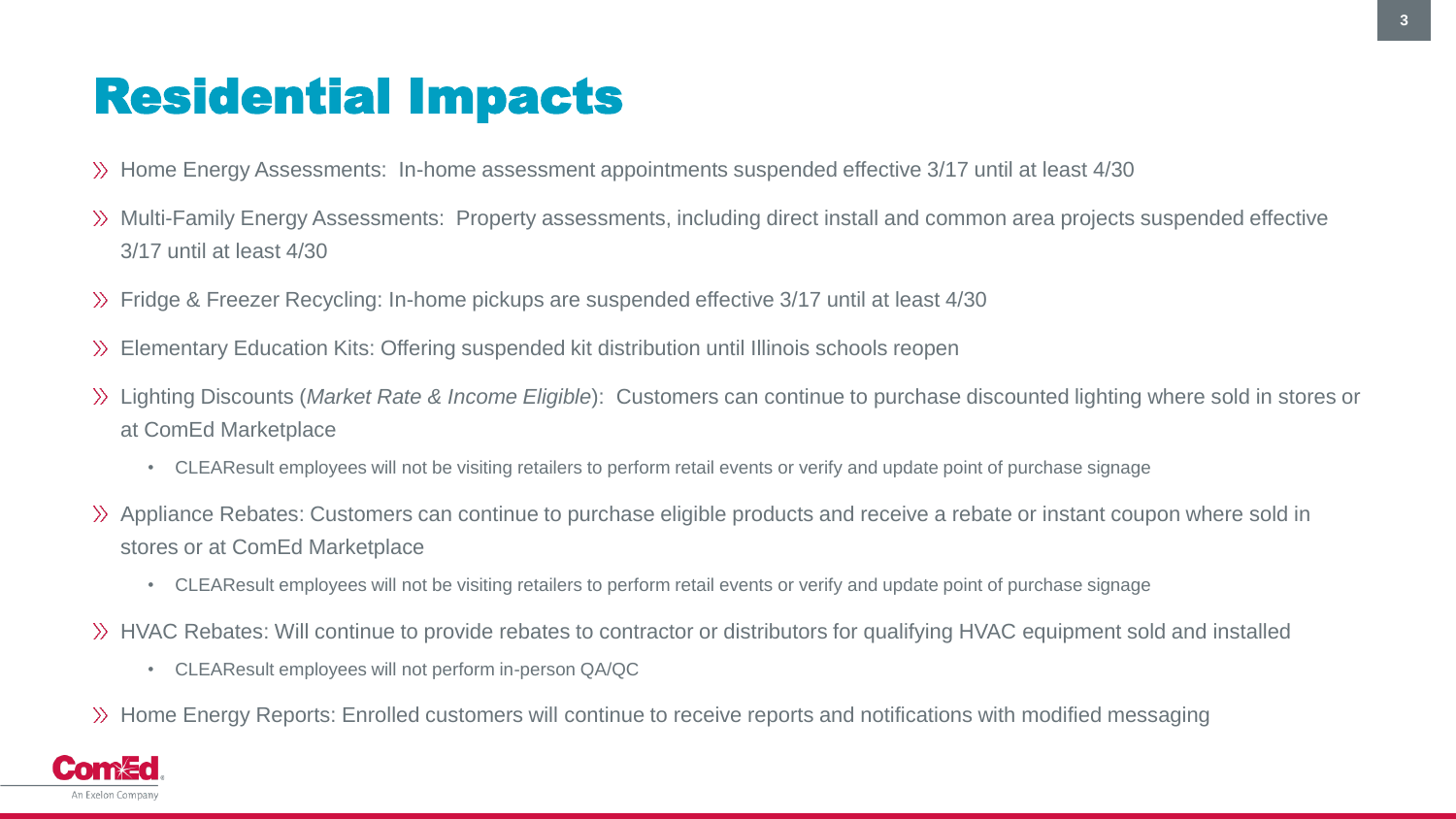#### Income Eligible Impacts

- $\gg$  Income Eligible Single Family, Multi-Family & Public Housing Authority Assessments: In-home assessments and retrofit work are suspended effective 3/17 until at least 4/30
	- DCEO has also suspended all in-person in-take, assessments and retrofits; some CAAs are taking phone applications for future work
- Manufactured Housing Retrofits: In-home assessment and retrofits are suspended effective 3/17 until at least 4/30 (IC taking calls and advising customers they will get back to them after suspension has been lifted)
- Food Bank Distribution: Offering will continue to distribute EE products through eligible food banks and pantries
	- Greater Chicago Food Depository could no longer accept lighting products, so food pantries in their network that wish to still participate can place orders directly with the IC, and products are then shipped directly to the pantries
- Income Eligible Kits: EE kits distribution through agencies is suspended at least through at least 4/30, due to DCEO's suspension of all in-person in-take
	- Working towards an alternative delivery path for kits via direct mail from the Kit supplier, Green Home Experts at present this will be for distribution of kits that were assembled before the stay-at-home order, stored in warehouse
- Affordable Housing New Construction: Continuing to process incentives for qualifying projects; onsite verification suspended, but virtual verification methodology under discussion
	- Projects continue at the discretion of the developer and contractors and in compliance with local and state safety laws seeing some delays

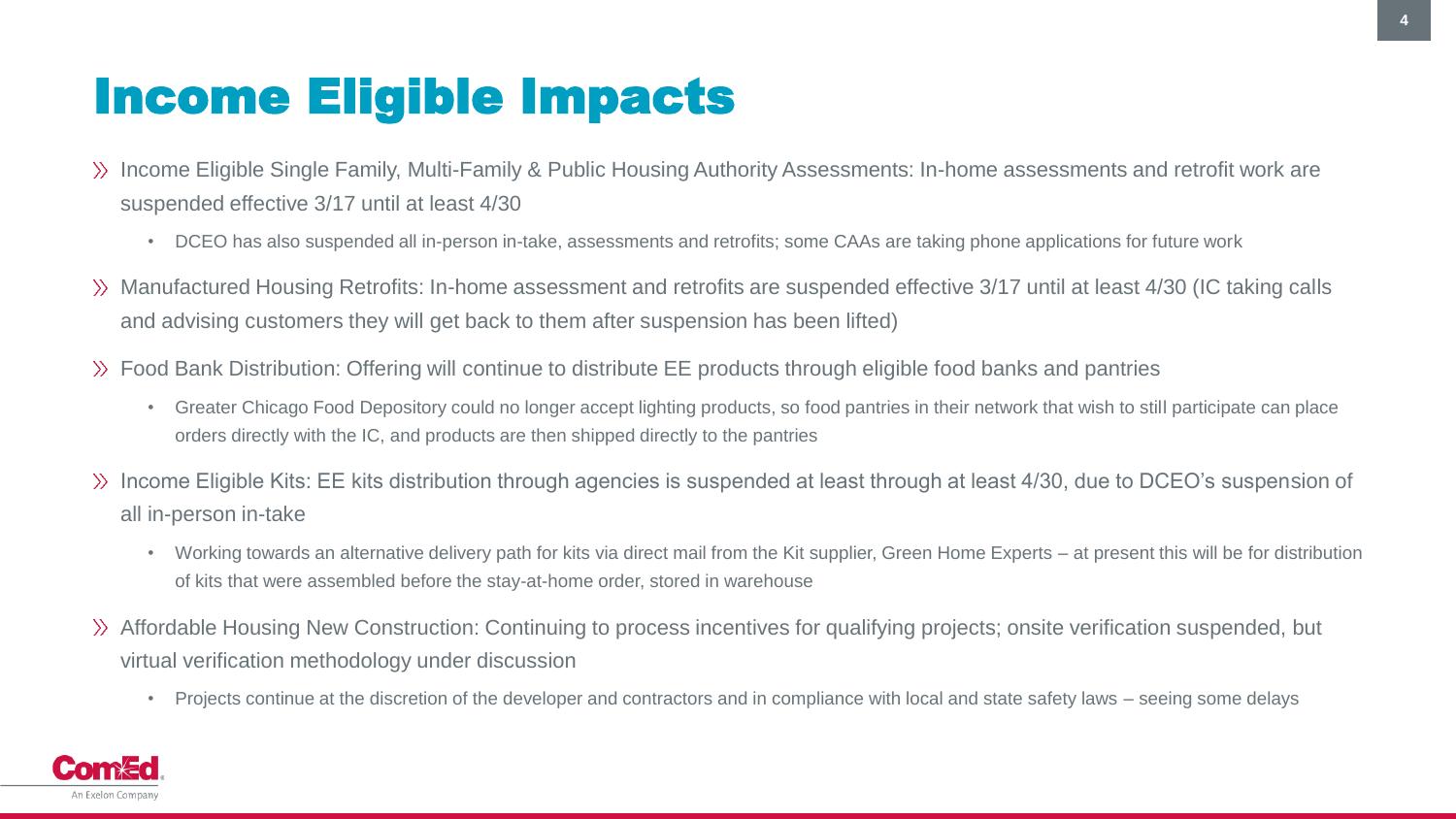### Private & Public Sector C&I Impacts

- Programs that will continue to offer and process incentives: Standard, Custom, Small Business, Instant Discounts, Retrocommissioning, Street Lights, New Construction, Industrial Systems (new studies/investigations on hold), Non-Profits, Telecommunications, Agriculture, Grocery, and Distressed Communities
	- In-person or on-site customer/distributor work/events performed by ComEd staff or implementation contractor will be postponed or converted into virtual meetings
	- Field inspections will be replaced by virtual inspections, photo verification, and remote data collection (in some cases, in discussion with Guidehouse)
	- Have noted growing Virtual RCx participation
- Small Business Kits: Was always structured as a "remote" offering, so shipments continue; outbound calling to generate participation is being done by CSRs working remotely
- Strategic Energy Management Have had to shift cohorts and SEM workshops to be remote vs. face-to-face; have initiated virtual "treasure hunts" with customers
- Facility Assessments: Shifted to virtual assessments; starts with Smart Meter data analytics (BEA) and thorough interview; engineer in-person walkthroughs and deliveries postponed or converted to virtual meetings
- Leveraging data analytics to target most impacted customers for assistance

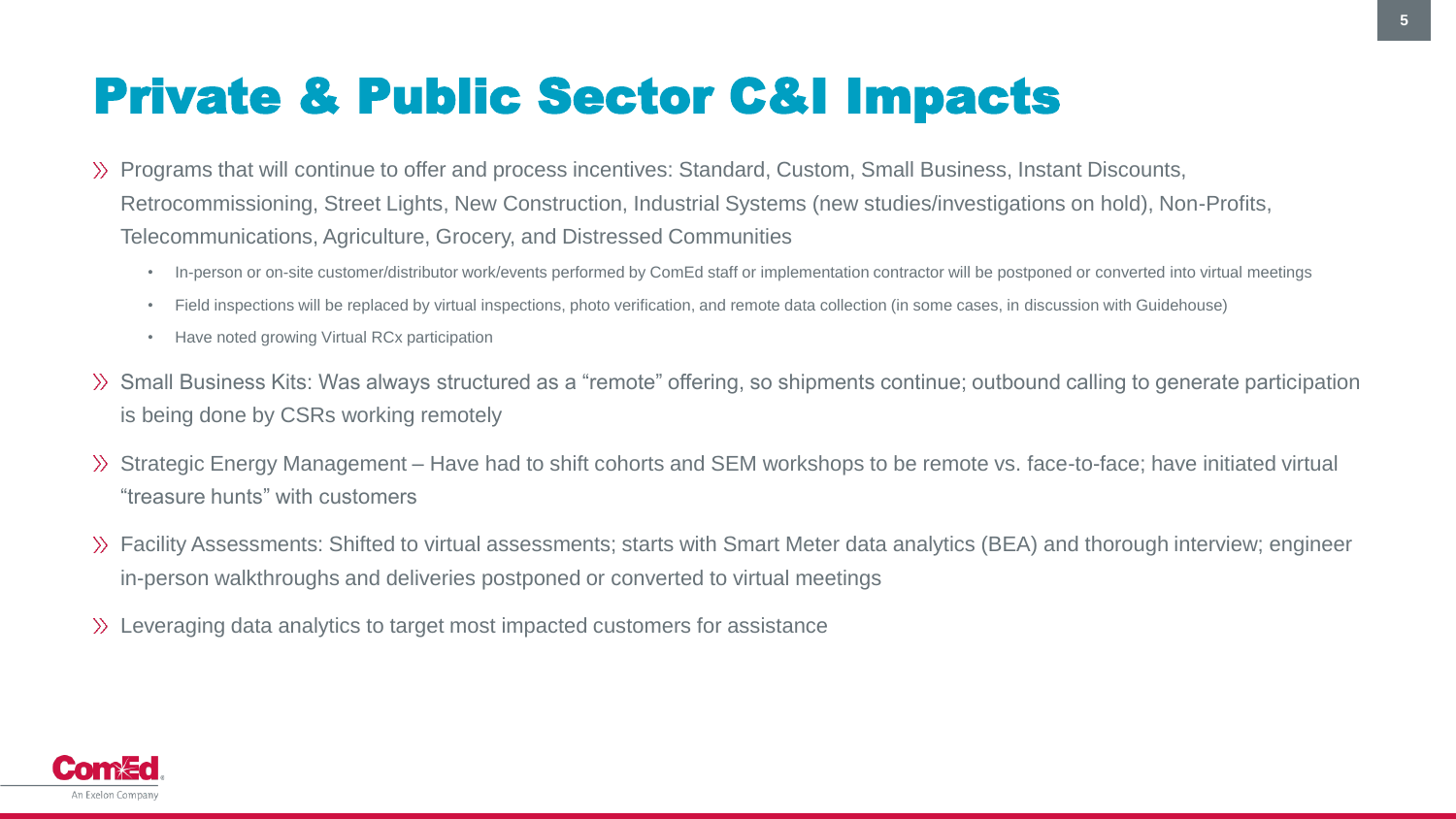## Other COVID-19 Impacts

#### R&D

- Opportunity scouting Other than conferences and events being cancelled, expect little impact to ongoing screening for new technologies, reviewing pilot proposals, and the team's ongoing development of internal concepts. It's possible that EE ICs and other industry partners pause in submitting R&D proposals for some time due to their resources being tied up elsewhere.
- Pilots and research projects Majority of pilots/projects are continuing. 22 pilots/projects are continuing (some with changes in execution, but no major delays expected). 9 pilots had to be ended, or we anticipate a major delay due to paused activities.
- Evaluation Guidehouse has suspended all field work, do not anticipate any impact to 2019 evaluations
- Call Center Have begun implementing work‐from home procedures on a rotating basis to ensure that everything is in‐place for a full-scale transition, if necessary
- Voltage Optimization and Capital Streetlights work continues